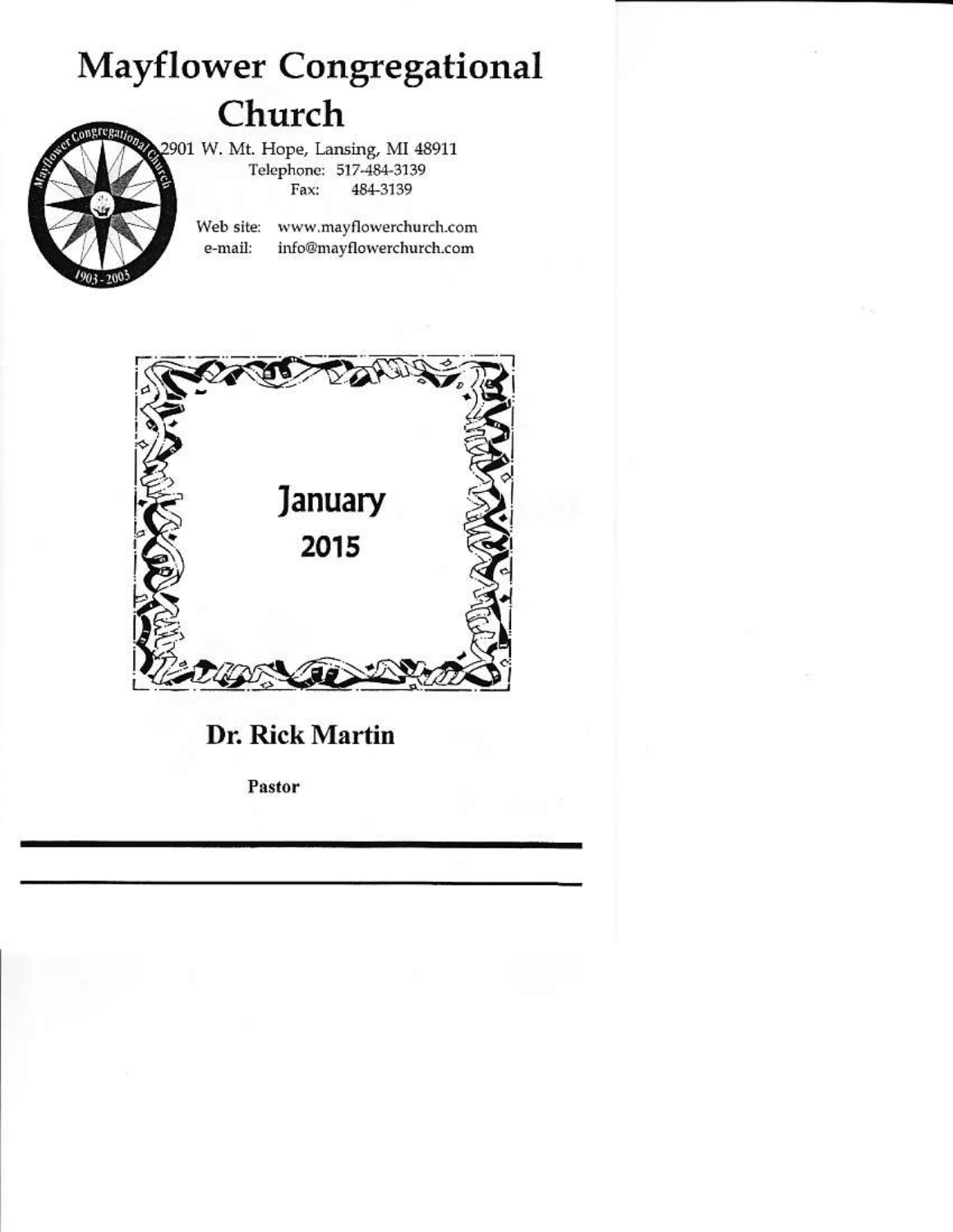

## Birthdays

1/8 Jamet Hershey 1/11 Abigail Rutledge 1/24 Susan Schweinfurth 1/26 John Rolfe 1/28 Kathryn Fuller

## Anniversaries

1/1 Jerry & Barb Fuller



Head Usher Lois Ries

Outreach Focus The Mitten Tree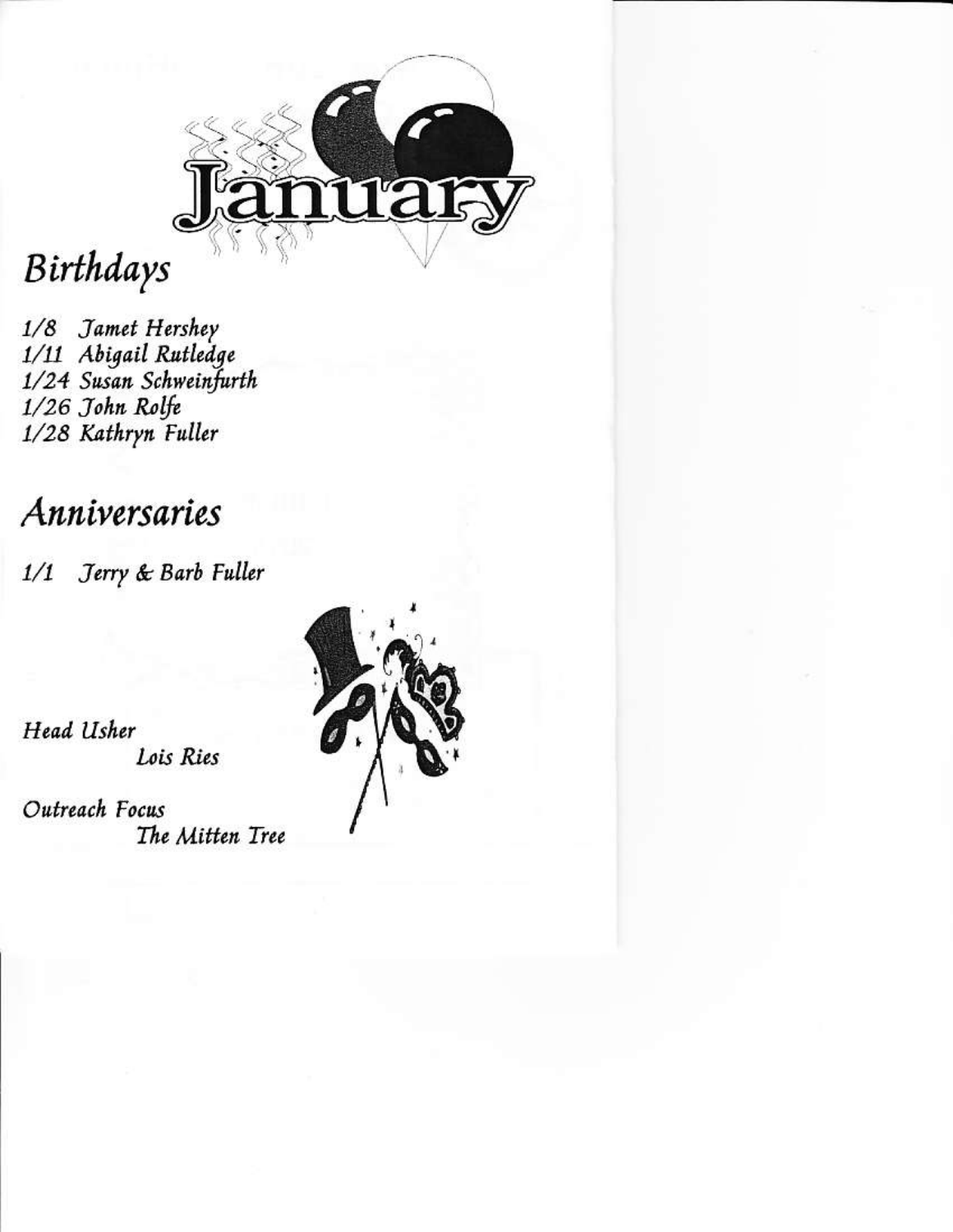From the Pastor's Desk

#### 2015: New Year - Same Jesus

Welcome to 2015! I pray 2015 will be a year of blessing and prosperity for you. May it be the best year you have yet experienced on planet Earth (Of course, it will pale compared to your first day in Heaven).

No one can predict what 2015 will hold - many do try. The Doomsday heralds will predict doom and gloom. The Hates will spew hatred (some in the name of righteousness). The UFO seekers will be hoping for touch down, to find out where we came from (I know, but no one asks). Religious extremists (we have many such groups) are hoping to take over the world and run it "correctly". Some things never change.

One of the positive things that never changes is Jesus. Jesus Christ is the same yesterday and today and forever (Hebrews 13:8). A good way to get to know Jesus' character is reading the Bible, especially the New Testament, often - daily is not too much. What God wants for us is also unchanging. "For I know the plans I have for you," declares the Lord, "plans to proper you and not to harm you, plans to give you hope and a future" (Jeremiah 29:11).

I don't know the exact details of God's will for 2015. I do know that as we (individually and collectively) continue to seek His will and follow in His steps for us, a year of blessing lies before us. Over every mountain top and through every valley, the God who never changes will continue to lead us and bless us; as we continue to seek and follow Him. It is going to be a blessed year!

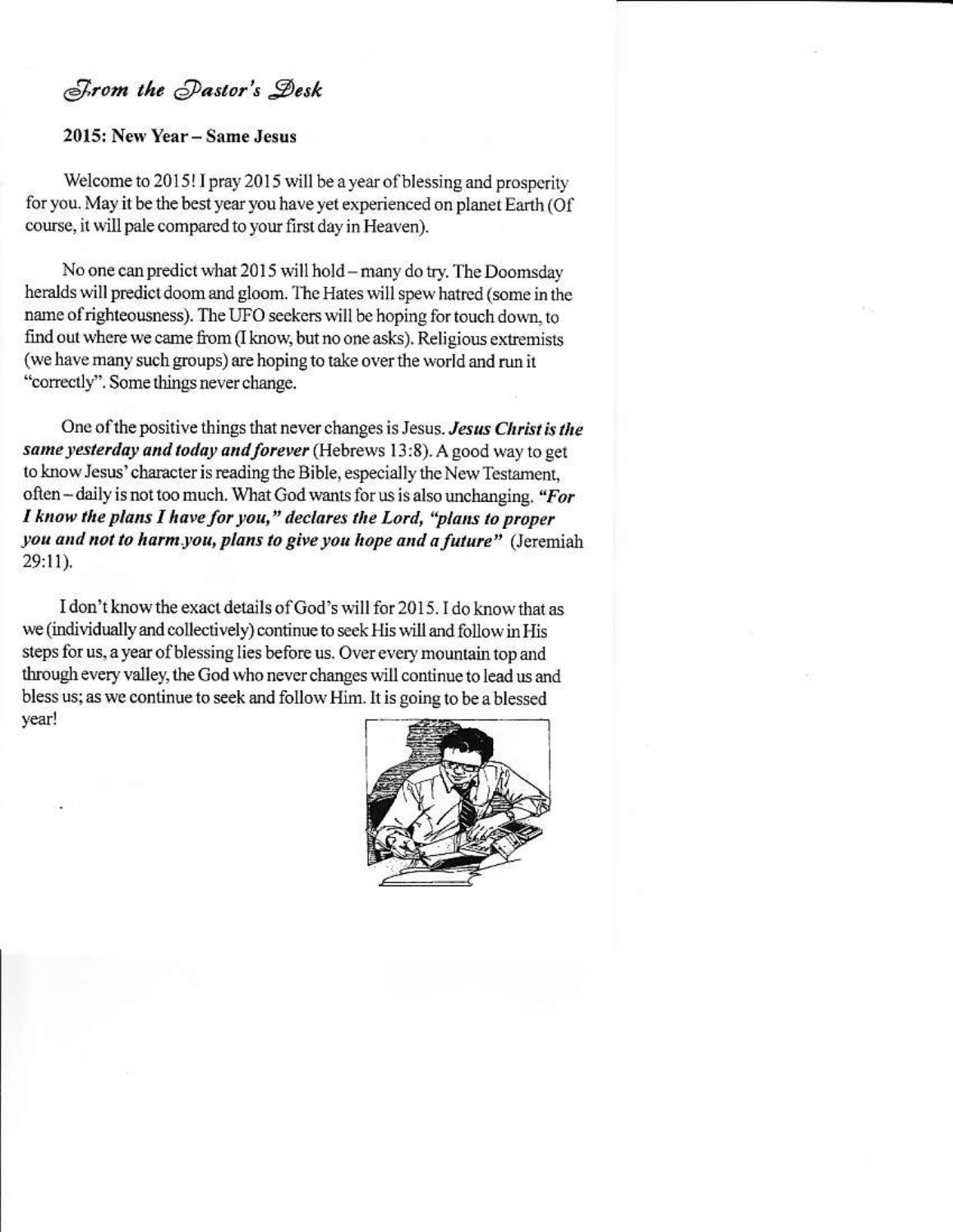I am always amazed when I think about how this congregation pulls together to accomplish monumental tasks. For example, the infamous weekend in November when a large memorial service reception and Second Saturday Supper happened on the same day. A seemingly impossible situation was handled exceptionally well, although, we've agreed to not test our abilities again (as in not double-booking events such as these in the future).

I have had the privilege of serving this wonderful congregation over the past year as Lay Leader. With your monetary and moral support, the Prudential Council has worked through a very busy agenda, accomplishing much more than I had thought possible. I thank the Trustees for their accomplishments on the many property improvements. I would especially like to thank Kim Finison for all of his work in the design and installation of our new sound system. I wish it were possible to thank everyone whom I worked with but that list would be quite long and I would probably miss someone.

Bill McHarris, our Lay Leader Elect, mentioned in his consecration moment that he is optimistic about the future of Mayflower Church. I share that thought. The dedication and faithfulness of its people matched with God's unwavering faithfulness will ensure its continued ministry. I wish everyone to have the peace of Christ and the gifts of His spirit in 2015.

Jerry Fuller Lay Leader



#### **NACCC Positions**

Nominations are now open for volunteer positions within the NACCC. The nominating form, plus additional information about open positions, is available on the website.

In the past year, the NACCC's Center for Congregational Leadership has produced two handbooks for local churches to use in teaching about the NACCC and Congregationalism. They are the Church Membership Handbook and The Art and Practice of the Congregational Way. Hard copies of both have been sent to every member church of the Association.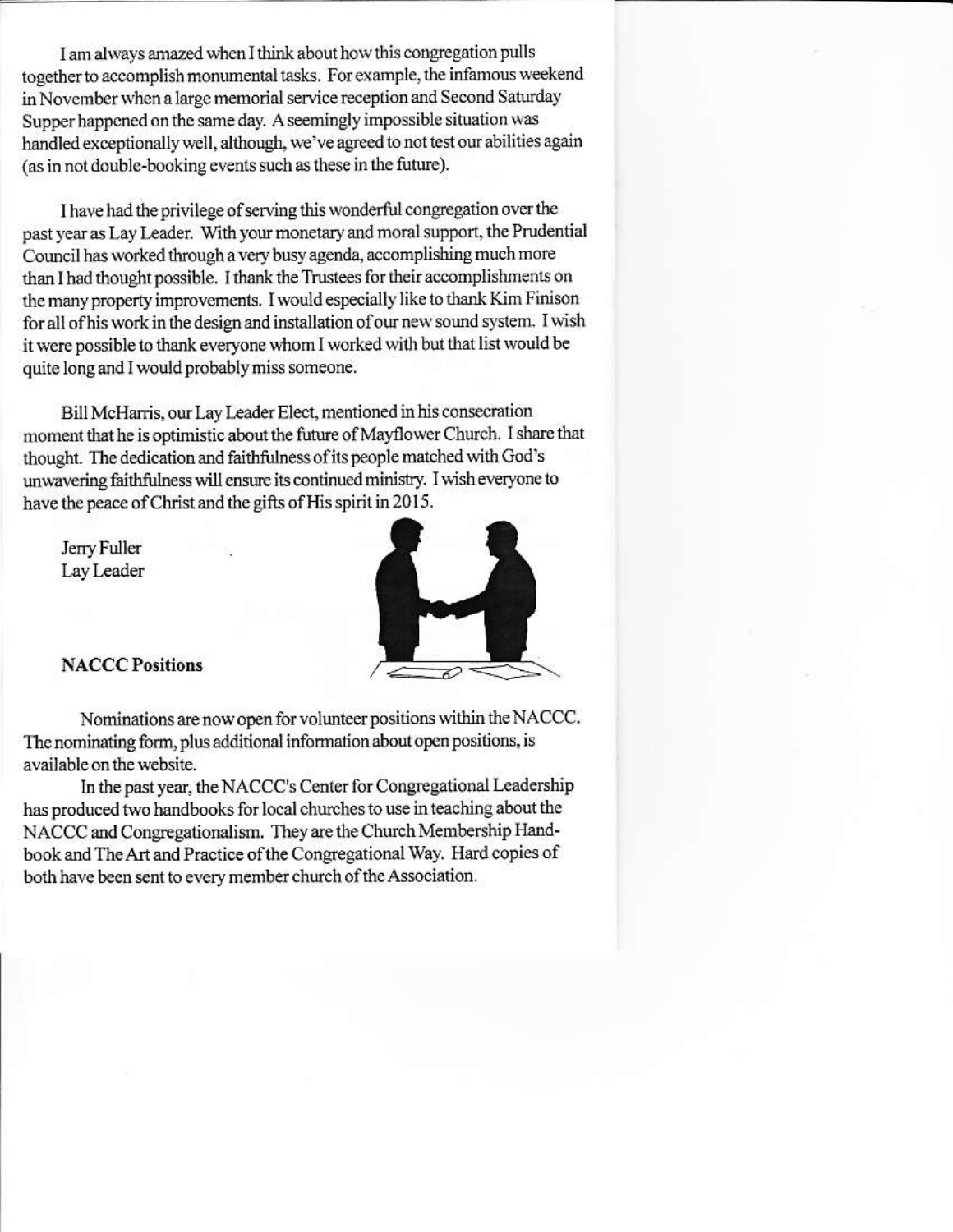#### It's yesterday somewhere, isn't it?

2015! 8 years ago, Chad and I moved into our new (to us) house, and I hung on the wall those circular photo frames for each year's school pictures. In the center of each, I made a little piece of paper with each girl's year of graduation on it. As they were all still in elementary school, it seemed impossibly far away - we were dealing with gapped teeth, refusal to go to bed at 8:30, and homemade Christmas ornaments!

Yet we're here, in this new year, seeing the first graduation on the horizon. and with all the girls in high school. As I move through the fog of hair products and perfume that is our upstairs, I miss those scrawny girls. I miss warm and wiggly wet children just out of the bathtub, and blurting out whatever they are thinking, and loud, exuberant dinners. But I also love meeting the young women who are emerging in this process.

So much of life is balanced between loss and gain. We have to lose the baby to gain the toddler, and that is just the first step in a lifetime of letting go. Over and over again, we bid goodbye to hopes and dreams, and embrace the reality we're given instead. The trick lies in always moving forward - but the start of a new year is a wonderful time to reflect on what's gone before us.

In 2015, I hope to work harder on doing what God wants me to  $do - if I$ can keep Liz from trying to grab the steering wheel and changing direction. If I keep moving on my road, helping others, and always putting kindness and compassion at the forefront, I will probably avoid many of the pitfalls ahead. Let's begin our new year re-dedicated to being a humble example of God's love for us, and show that through our deeds.



Liz.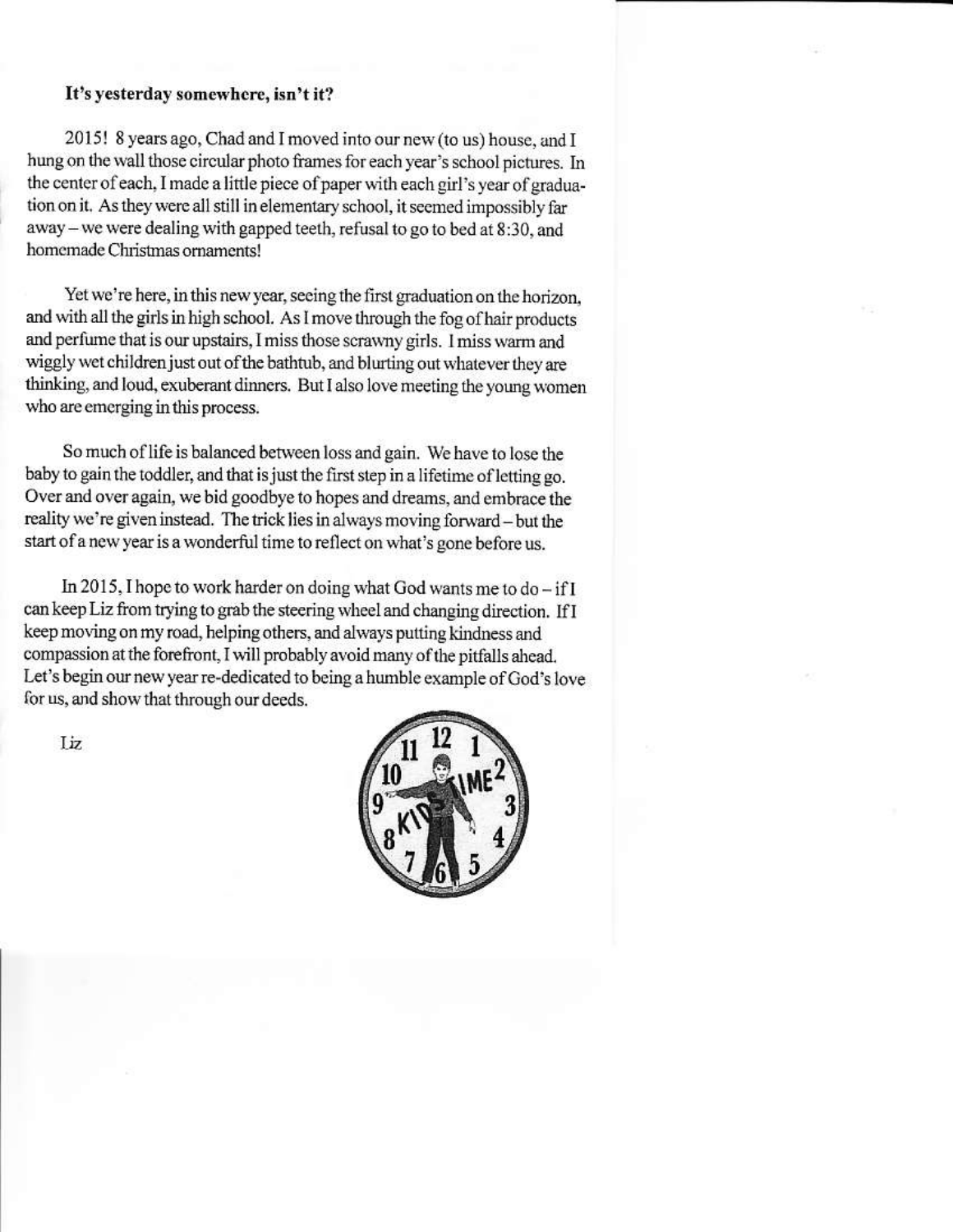#### **Mayflower Financial News**

Our November 2nd Saturday Supper was again a success with a profit of \$611.71. To date we have received \$4843 in donations towards the cost of \$5500 needed to improve and upgrade our sound system..

A brief summary of our finances as of November 30, 2014:

| Income:   | \$10,460.66 |
|-----------|-------------|
| Expenses: | 7,537.88    |
|           | \$2,922.78  |

| Y TD for Eleven Months |             |
|------------------------|-------------|
| Income:                | \$90,532.30 |
| Expenses:              | 86,302.35   |
|                        | \$422995    |

| Fund Balances:               |             |
|------------------------------|-------------|
| Checking:                    | \$17,176.32 |
| <b>Bequest Funds Savings</b> | 4,010.04    |
| Memorial Fund CD             | 5,495.10    |
| CD Savings                   | 22,305.16   |
|                              | \$48,986.62 |

A more detailed report is available in the brochure rack near the church office.

Linda Wheeler Treasurer

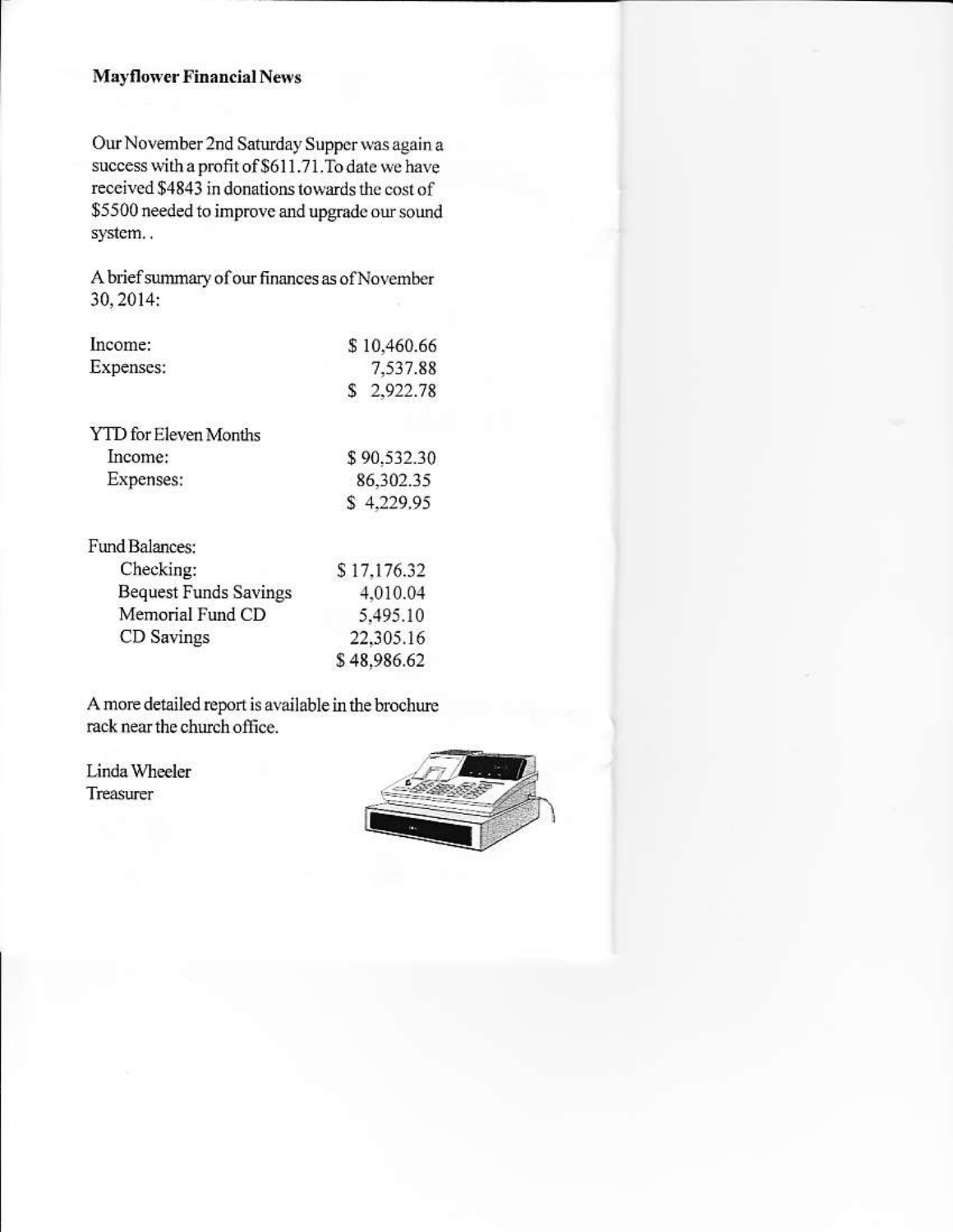#### **From the Music Department**

After Jesus was born in Bethlehem in Judea, during the time of King Herod, Magi (Wise Men) from the east came to Jerusalem and asked, "Where is the One who has been born king of the Jews? We saw His star in the east and have come to worship Him." (Matthew  $2:1,2$ )

January 6th extending to Ash Wednesday is known as Epiphany in the liturgical year. It is believed that this is the time the Christ Child was revealed to the wise men as the Light of the world. Bible scholars generally believe that these wise men from the East arrived about two years after the birth of Christ. The hymn As With Gladness Men of Old eludes to the journey the wise men took, searching diligently to find the Christ child and offer him gifts that represented their devotion to him.

As with gladness men of old did the guiding star behold  $-$  as with joy they hailed its light, leading onward, beaming bright...

At Mayflower we do not spend much time focusing on Epiphany although it is rather an important time of year when you come to understand it. When you think about these individuals traveling for two years to reach their destination and then afterwards their journey back home to spread the news about the birth of Christ, it is impressive to say the least. Perhaps it is a reminder to us that the news of the Savior that we believe in should go beyond the walls of our church, out into our community and into the rest of the world. As the hymn states at the end of the first stanza, "So most gracious Lord, may we Evermore be led to Thee.



Barb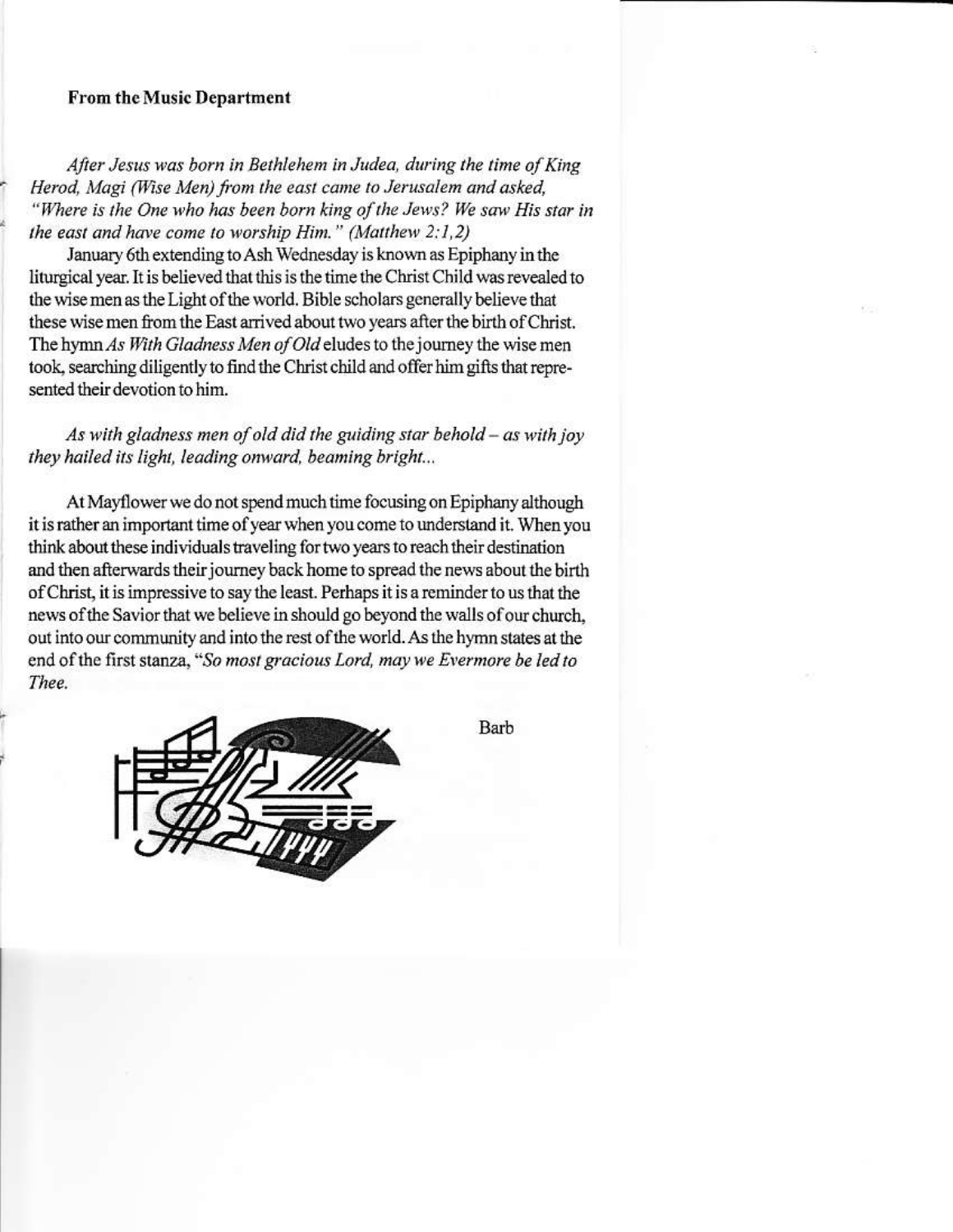#### **Annual Meeting**

Mavflower's annual meeting will take place on Sunday, January 25th. There will be a chili luncheon immediately following the service. Please bring chili to combine or crackers, cheese or corn bread. The meeting will take place in Fellowship Hall after the luncheon. Please take a booklet and remember to sign in.



#### The Obstacle in Our Path

In ancient times, a king had a boulder placed on a roadway. Then he hid himself and watched to see if anyone would remove the huge rock. Some of the king's wealthiest merchants and courtiers came by and simply walked around it. Many loudly blamed the king for not keeping the roads clear, but none did anything about getting the big stone out of the way. Then a peasant came along carrying a load of vegetables. On approaching the boulder, the peasant laid down his burden and tried to move the stone to the side of the road. After much pushing and straining, he finally succeeded. As the peasant picked up his load of vegetables, he noticed a purse lying in the road where the boulder had been. The purse contained many gold coins and a note from the king indicating that the gold was for the person who removed the boulder from the roadway. The peasant learned what many others never understand. Every obstacle presents an opportunity to improve one's condition.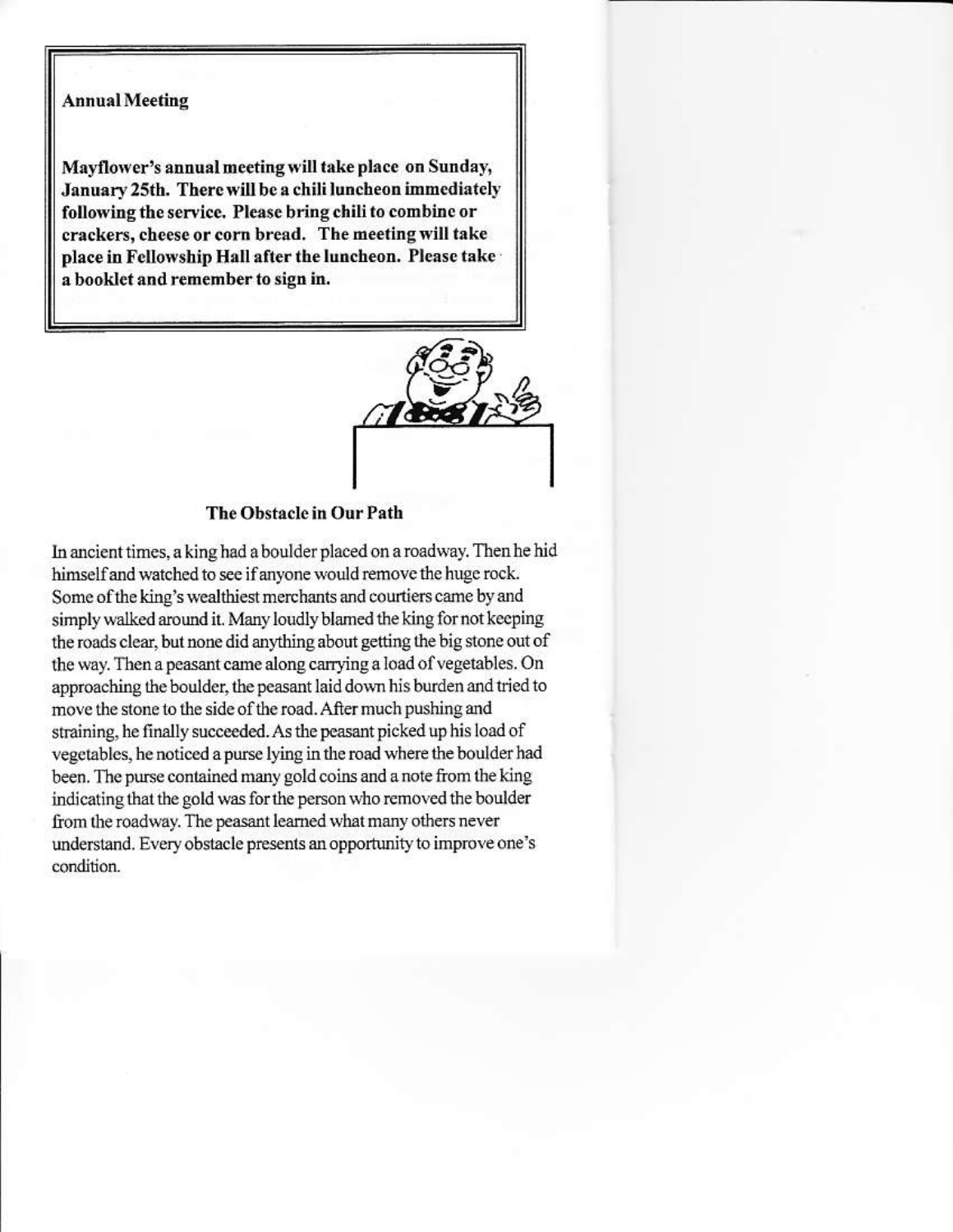|      | It's what is happening in<br>January |
|------|--------------------------------------|
| 1/1  | New Year's Day -<br>Office Closed    |
| 1/4  | Communion                            |
| 1/6  | Epiphany                             |
| 1/10 | Second Saturday Supper               |
| 1/13 | Trustees Meeting                     |
| 1/15 | Due date for Mayflower<br>Notes      |
| 1/18 | Prudentiał Council - noon            |
| 1/19 | ML kíng Jr. Day                      |
| 1/25 | Annual Meeting                       |
|      |                                      |

 $\overline{\phantom{a}}$